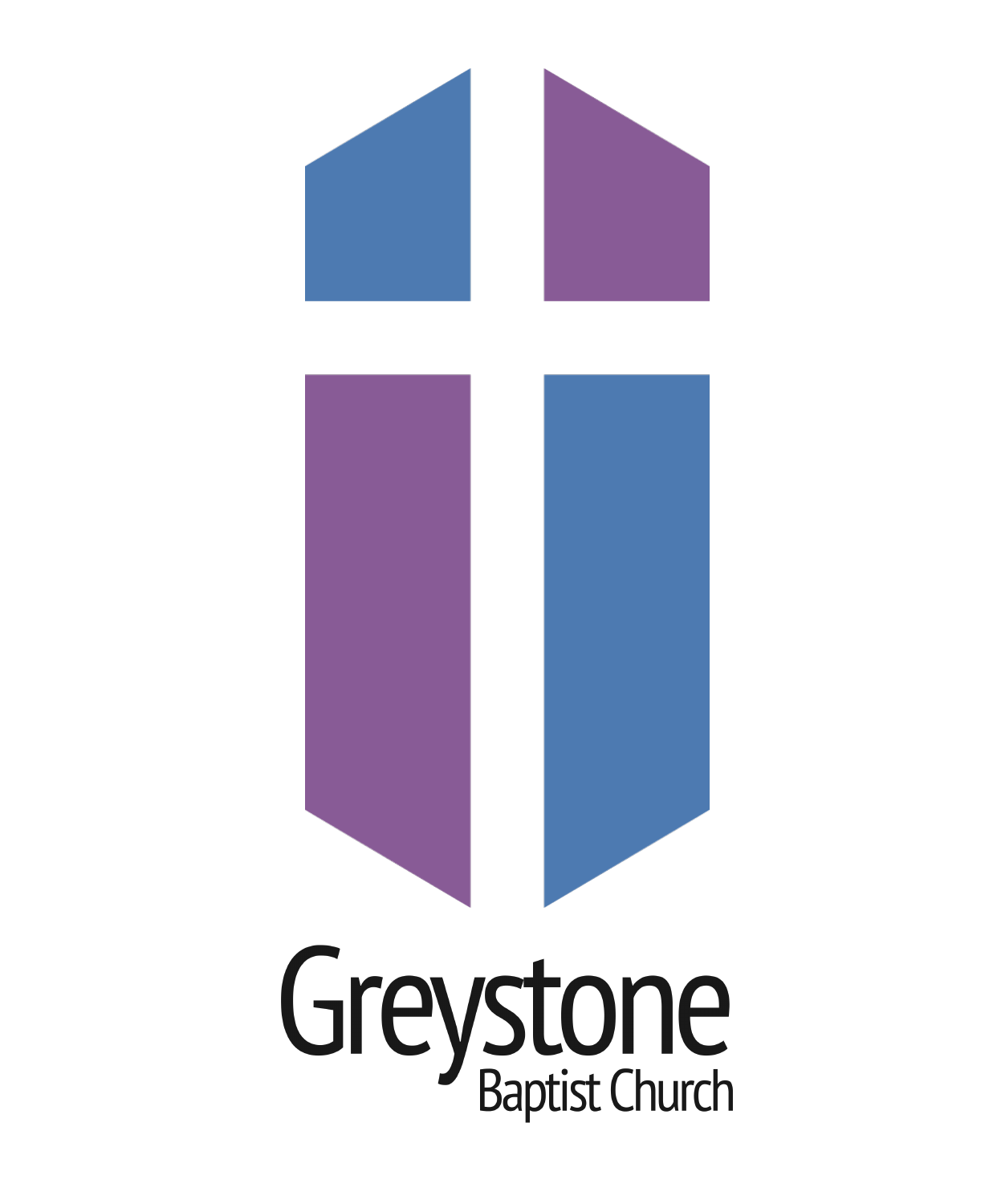# **The Worship of God**  Seventh Sunday of Easter May 29, 2022

*All are invited to sing during worship! Masks are recommended but not required. For anyone who would like to wear a mask but does not have one, they are available at the back of the sanctuary.* 

**Prelude** "Shine, Jesus Shine"By Graham Kendrick,

**Tim Hendrix arr.** Mark Hayes

**Welcome Chrissy Tatum Williamson** 

## **☦ Call to Worship**

 One: The earth is the Lord's! Everything in creation belongs to God.

### **All: Lift up your eyes! See the mighty works of the Lord!**

- One: This is the Lord's house! All who hope in the Lord will be called children of God.
- **All: Lift up your hearts! Receive the gracious gifts of the Lord!**
- One: This is the hour for worship and song.
- **All: Lift up your voice! Praise the Lord with all your might!**

**The Opening Hymn 370** "Rejoice, the Lord is King" DARWALL;

Words and Music by David Binion

 *During the last stanza of our opening hymn, all children are invited to come forward for today's children's sermon.*

## **Children's Sermon April Alston April Alston April Alston April Alston**

 *As our offertory is played, please feel free to place your offering in the plates that are passed, or you can also give online at [greystonechurch.org/](http://greystonechurch.org/)give.* 

☦ Please rise in body or spirit.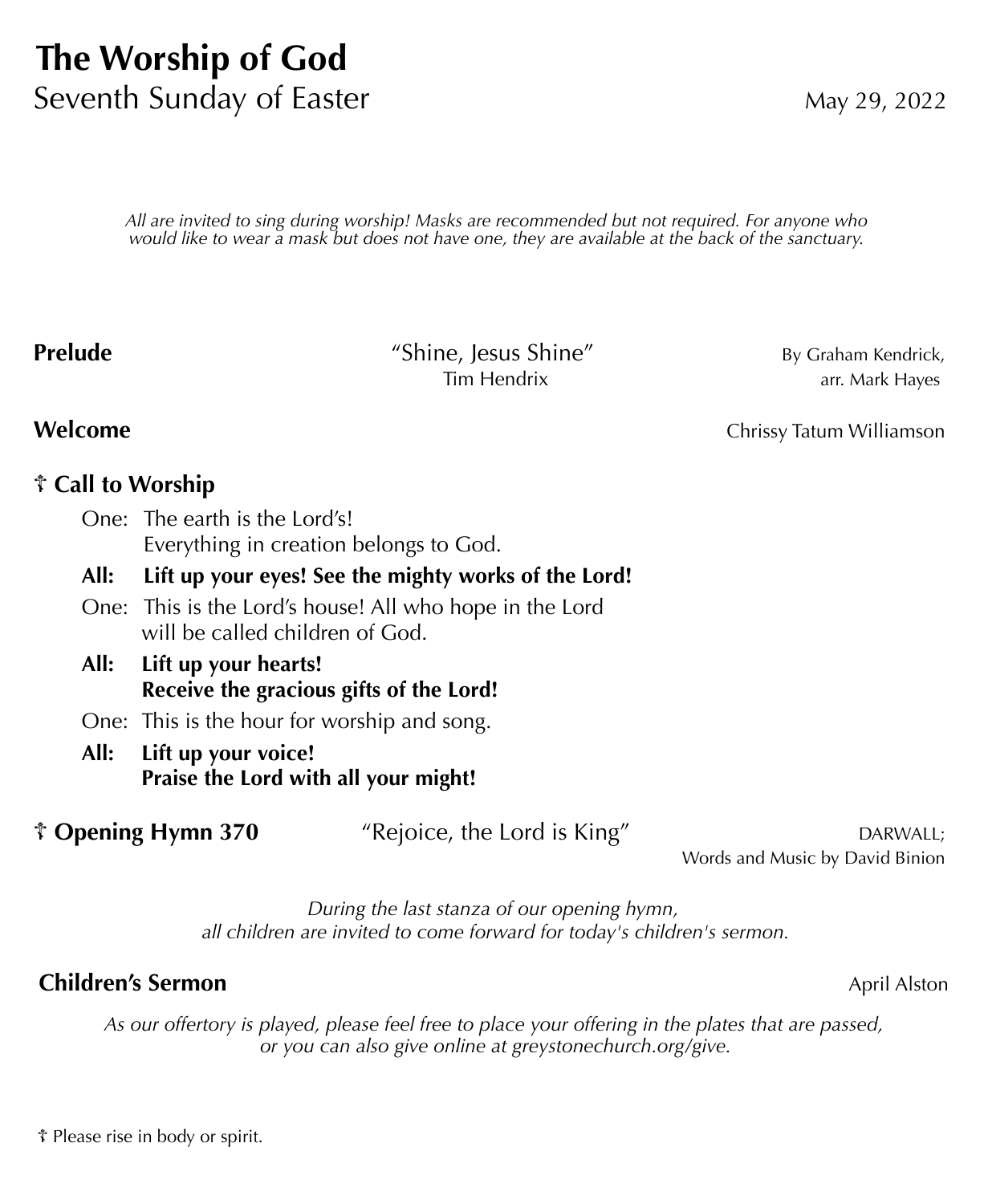| <b>Offertory</b>                                                                                                                                                                                                                                      | "O God, Beyond All Praising"<br>Steve Rose and Tim Hendrix         | THAXTED;<br>by Gustav Holst, arr. Mark Albrecht      |
|-------------------------------------------------------------------------------------------------------------------------------------------------------------------------------------------------------------------------------------------------------|--------------------------------------------------------------------|------------------------------------------------------|
| † Doxology                                                                                                                                                                                                                                            | "Praise God from Whom All Blessings Flow"                          | <b>LASST UNS ERFREUEN</b>                            |
| Praise God, from whom all blessings flow;<br>Praise Christ, all people here below;<br>O praise God! Alleluia!<br>Praise God above, ye heavenly host;<br>Creator, Christ, and Holy Ghost.<br>O praise God! O praise God! Alleluia! Alleluia! Alleluia! |                                                                    |                                                      |
| <b><i>T</i></b> Prayer of Dedication                                                                                                                                                                                                                  |                                                                    | Joanne Thompson                                      |
| <b>Scripture Reading</b>                                                                                                                                                                                                                              | Revelation 3:14-22                                                 | <b>Tobie Steele</b>                                  |
| <b>Sermon</b>                                                                                                                                                                                                                                         | "The Knock at the Door"                                            | Chrissy Tatum Williamson                             |
| <b>Silent Reflection</b>                                                                                                                                                                                                                              |                                                                    |                                                      |
| <b><i><u><b>A</b></u></i></b> Musical Reflection 429                                                                                                                                                                                                  | "They'll Know We Are Christians<br>by Our Love"                    | ST. BRENDAN'S;<br>Words and Music by Peter Scholtes  |
| <b>Pastoral Prayer</b>                                                                                                                                                                                                                                |                                                                    | Anna Beth Cross                                      |
| <b>Invitation</b>                                                                                                                                                                                                                                     |                                                                    | Chrissy Tatum Williamson                             |
|                                                                                                                                                                                                                                                       | <b>The Hymn of Response 415</b> "We Are Called to Be God's People" | <b>AUSTRIAN HYMN;</b><br>Words by Thomas A. Jackson, |
| <b>Celebrating Community</b>                                                                                                                                                                                                                          |                                                                    | April Alston                                         |
| <b>Benediction</b>                                                                                                                                                                                                                                    |                                                                    | Chrissy Tatum Williamson                             |
| <b>Postlude</b>                                                                                                                                                                                                                                       | "O Magnify the Lord"<br>Pam Weis                                   | by Melodie and Dick Tunney                           |